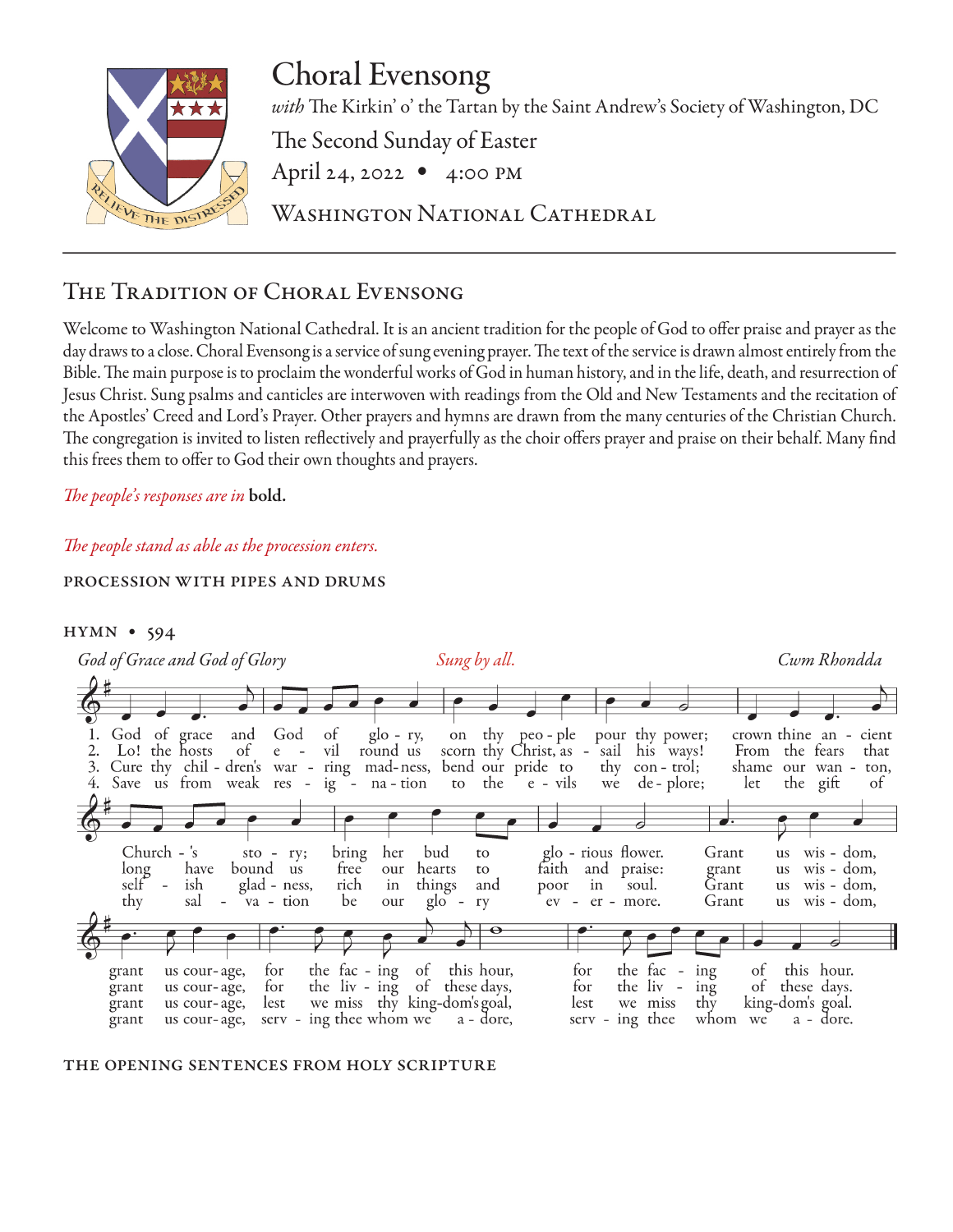| Cantor | O Lord, open thou our lips;                                                     |
|--------|---------------------------------------------------------------------------------|
| Choir  | And our mouth shall show forth thy praise.                                      |
| Cantor | O God, make speed to save us;                                                   |
| Choir  | O Lord, make haste to help us.                                                  |
| Cantor | Glory be to the Father, and to the Son, and to the Holy Spirit.                 |
| Choir  | As it was in the beginning, is now, and ever shall be: world without end. Amen. |
| Cantor | Praise ye the Lord.                                                             |
| Choir  | The Lord's Name be praised.                                                     |

# *The candles are lighted as the choir sings.*

*The* Phos hilaron *is an ancient lamp-lighting hymn. Meaning "gladdening light" in Greek, it is among the earliest-known hymn texts recorded outside of the Bible that is still in use today.*

O gracious Light, pure brightness of the everliving Father in heaven, O Jesus Christ, holy and blessed!

Now as we come to the setting of the sun, and our eyes behold the vesper light, we sing thy praises, O God: Father, Son, and Holy Spirit.

Thou art worthy at all times to be praised by happy voices, O Son of God, O Giver of life, and to be glorified through all the worlds.

# *The people are seated.*

psalm • 111 *Sung by the choir.* chant: Richard Woodward (ca. 1743–1777)

Hallelujah! I will give thanks to the Lord with my whole heart, in the assembly of the upright, in the congregation. Great are the deeds of the Lord! they are studied by all who delight in them. His work is full of majesty and splendor, and his righteousness endures for ever. He makes his marvelous works to be remembered; the Lord is gracious and full of compassion. He gives food to those who fear him; he is ever mindful of his covenant. He has shown his people the power of his works in giving them the lands of the nations. The works of his hands are faithfulness and justice; all his commandments are sure. They stand fast for ever and ever, because they are done in truth and equity. He sent redemption to his people; he commanded his covenant for ever; holy and awesome is his Name. The fear of the Lord is the beginning of wisdom; those who act accordingly have a good understanding; his praise endures for ever.

### phos hilaron Ronald Arnatt (1930–2018)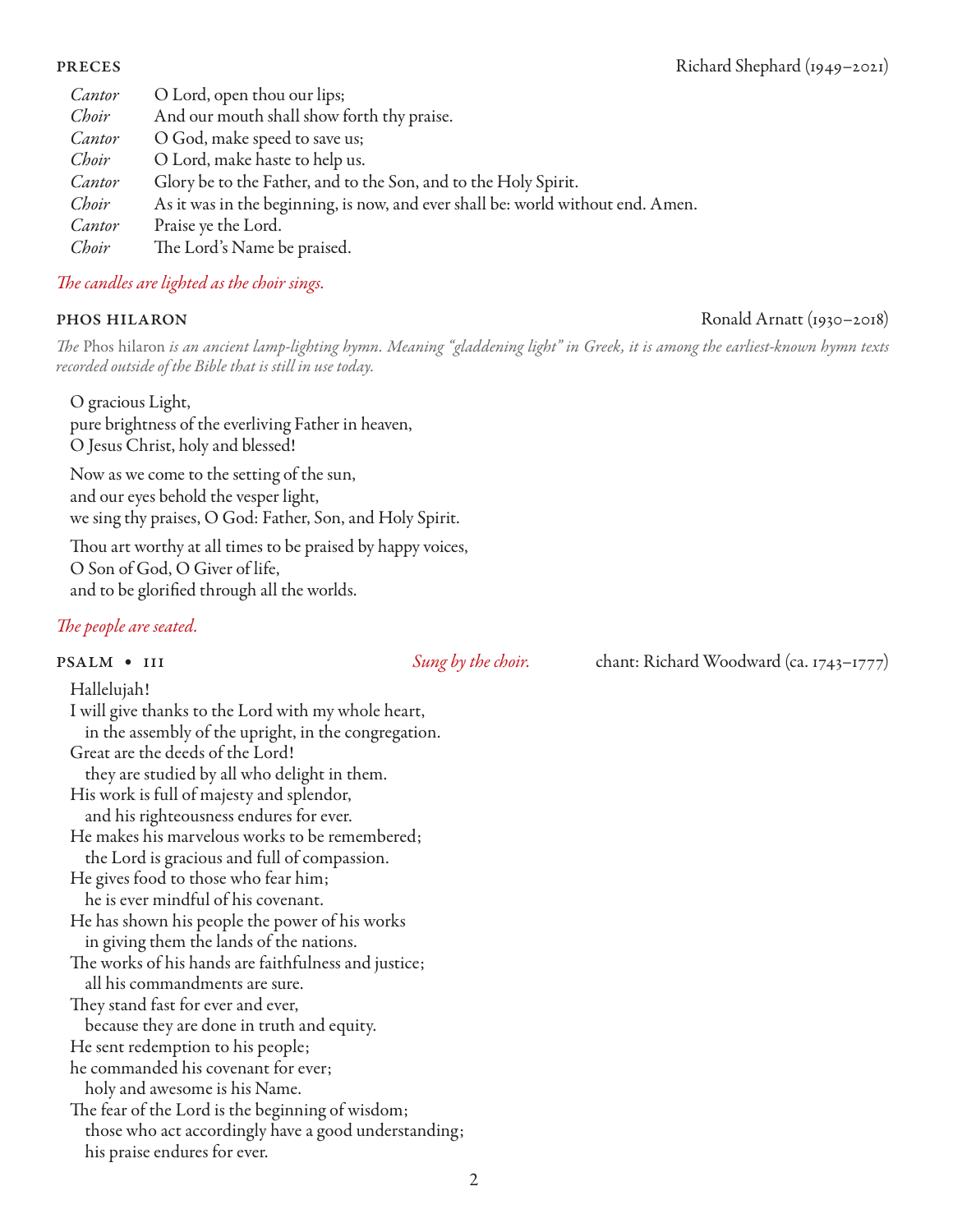Glory to the Father, and to the Son, and to the Holy Spirit:

as it was in the beginning, is now, and ever shall be, world without end. Amen.

### THE FIRST LESSON Isaiah 11:1-3a, 6-9

A shoot shall come out from the stump of Jesse, and a branch shall grow out of his roots. The spirit of the Lord shall rest on him, the spirit of wisdom and understanding, the spirit of counsel and might, the spirit of knowledge and the fear of the Lord. His delight shall be in the fear of the Lord. The wolf shall live with the lamb, the leopard shall lie down with the kid, the calf and the lion and the fatling together, and a little child shall lead them. The cow and the bear shall graze, their young shall lie down together; and the lion shall eat straw like the ox. The nursing child shall play over the hole of the asp, and the weaned child shall put its hand on the adder's den. They will not hurt or destroy on all my holy mountain; for the earth will be full of the knowledge of the Lord as the waters cover the sea.

*Reader* The Word of the Lord. *People* Thanks be to God.

*The people remain seated as the choir sings.*

magnificat Evening Service in D; George Dyson (1883–1964)

*The* Magnificat *is the Blessed Virgin Mary's song of thanksgiving in response to the fact that she will bear the Son of God, fulfilling the promises of the Old Testament.* 

| My soul doth magnify the Lord,<br>and my spirit hath rejoiced in God my Savior. | He hath showed strength with his arm;<br>he hath scattered the proud in the imagination of their |
|---------------------------------------------------------------------------------|--------------------------------------------------------------------------------------------------|
| For he hath regarded                                                            | hearts.                                                                                          |
| the lowliness of his handmaiden.                                                | He hath put down the mighty from their seat,                                                     |
| For behold from henceforth                                                      | and hath exalted the humble and meek.                                                            |
| all generations shall call me blessed.                                          | He hath filled the hungry with good things,                                                      |
| For he that is mighty hath magnified me,                                        | and the rich he hath sent empty away.                                                            |
| and holy is his Name.                                                           | He remembering his mercy hath holpen his servant                                                 |
| And his mercy is on them that fear him                                          | Israel,                                                                                          |
| throughout all generations.                                                     | as he promised to our forefathers,                                                               |
|                                                                                 | Abraham and his seed for ever.                                                                   |

Glory be to the Father, and to the Son, and to the Holy Spirit:

as it was in the beginning, is now, and ever shall be, world without end. Amen.

*(Luke 1:46-55)*

### THE SECOND LESSON Matthew 6:25-34

Jesus said, "Therefore I tell you, do not worry about your life, what you will eat or what you will drink, or about your body, what you will wear. Is not life more than food, and the body more than clothing? Look at the birds of the air; they neither sow nor reap nor gather into barns, and yet your heavenly Father feeds them. Are you not of more value than they? And can any of you by worrying add a single hour to your span of life? And why do you worry about clothing? Consider the lilies of the field, how they grow; they neither toil nor spin, yet I tell you, even Solomon in all his glory was not clothed like one of these. But if God so clothes the grass of the field, which is alive today and tomorrow is thrown into the oven, will he not much more clothe you—you of little faith? Therefore do not worry, saying, 'What will we eat?' or 'What will we drink?' or 'What will we wear?' For it is the Gentiles who strive for all these things; and indeed your heavenly Father knows that you need all these things. But strive first for the kingdom of God and his righteousness, and all these things will be given to you as well. So do not worry about tomorrow, for tomorrow will bring worries of its own. Today's trouble is enough for today."

*Reader* The Word of the Lord. *People* Thanks be to God.

3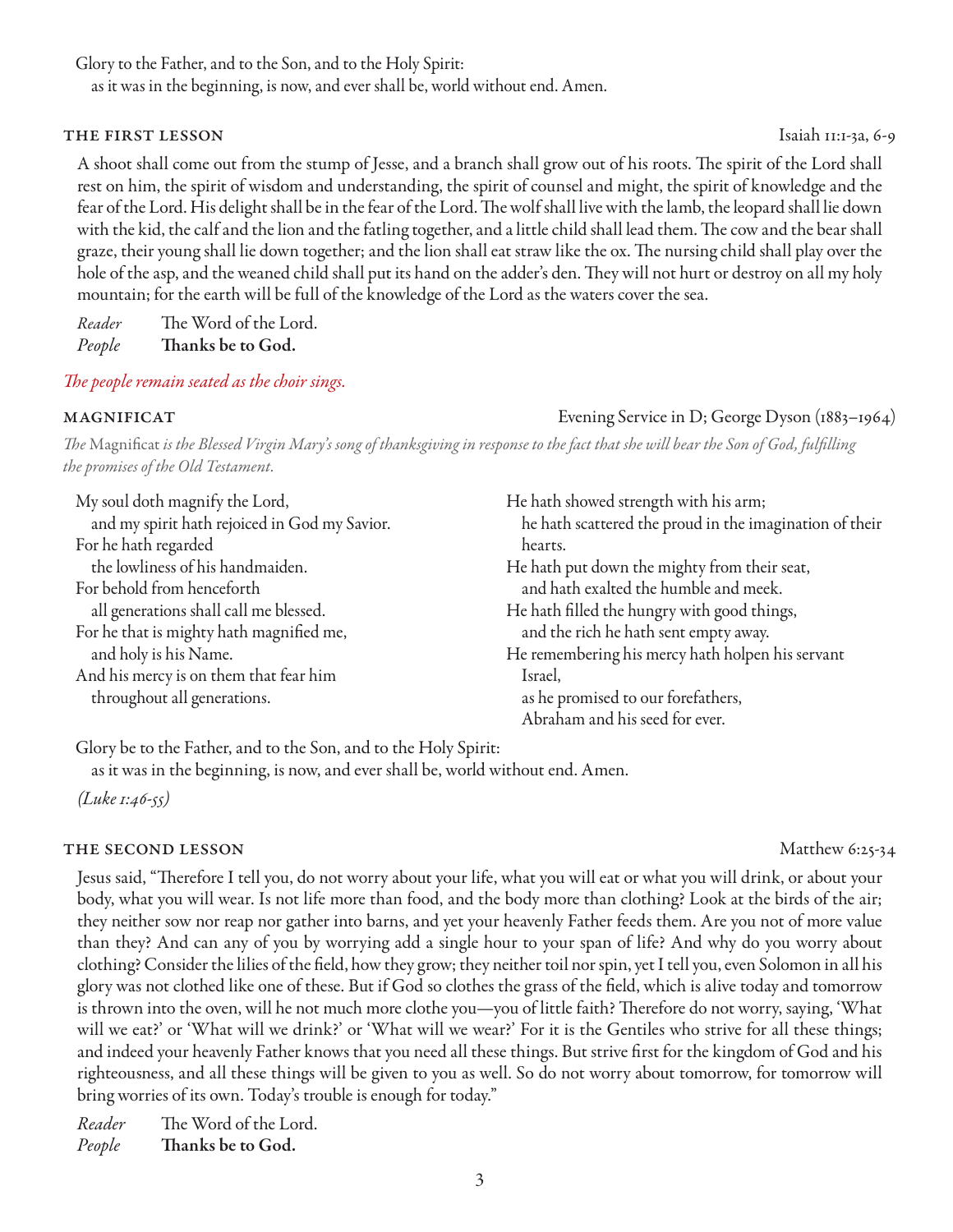### *The people remain seated as the choir sings.*

#### nunc dimittis Evening Service in D; G. Dyson

*The* Nunc dimittis *is the song of the aged Simeon, who had been promised by the Holy Spirit that he would not die until he had seen the Messiah. Upon taking the infant Jesus into his arms, Simeon utters these words of thanksgiving.* 

Lord, now lettest thou thy servant depart in peace, according to thy word, For mine eyes have seen thy salvation, which thou hast prepared before the face of all people, To be a light to lighten the Gentiles,

and to be the glory of thy people Israel.

Glory be to the Father, and to the Son, and to the Holy Spirit:

as it was in the beginning, is now, and ever shall be, world without end. Amen.

(*Luke 2:29-32*)

*The people stand as able.*

#### the apostles' creed *Said by all, facing the high altar.*

*The Apostles' Creed grew from statements of belief made by early Christians at their baptism. The Church continues to confess this same faith in the Holy Trinity: Father, Son, and Holy Spirit.*

I believe in God, the Father almighty, creator of heaven and earth.

- I believe in Jesus Christ, his only Son, our Lord. He was conceived by the power of the Holy Spirit and born of the Virgin Mary. He suffered under Pontius Pilate, was crucified, died, and was buried. He descended to the dead. On the third day he rose again. He ascended into heaven, and is seated at the right hand of the Father. He will come again to judge the living and the dead.
- I believe in the Holy Spirit, the holy catholic Church, the communion of saints, the forgiveness of sins, the resurrection of the body, and the life everlasting. Amen.

### THE LESSER LITANY RESOLUTION CONTROL IN THE LESSER LITANY RESOLUTION CONTROL IN THE LESSER LITANY

*Cantor* The Lord be with you. *Choir* And with thy spirit. *Cantor* Let us pray. *Choir* Lord, have mercy upon us. Christ, have mercy upon us. Lord, have mercy upon us.

# THE LORD'S PRAYER *Said by all.*

Our Father, who art in heaven, hallowed be thy Name, thy kingdom come, thy will be done, on earth as it is in heaven. Give us this day our daily bread. And forgive us our trespasses, as we forgive those who trespass against us. And lead us not into temptation, but deliver us from evil. For thine is the kingdom, and the power, and the glory, for ever and ever. Amen.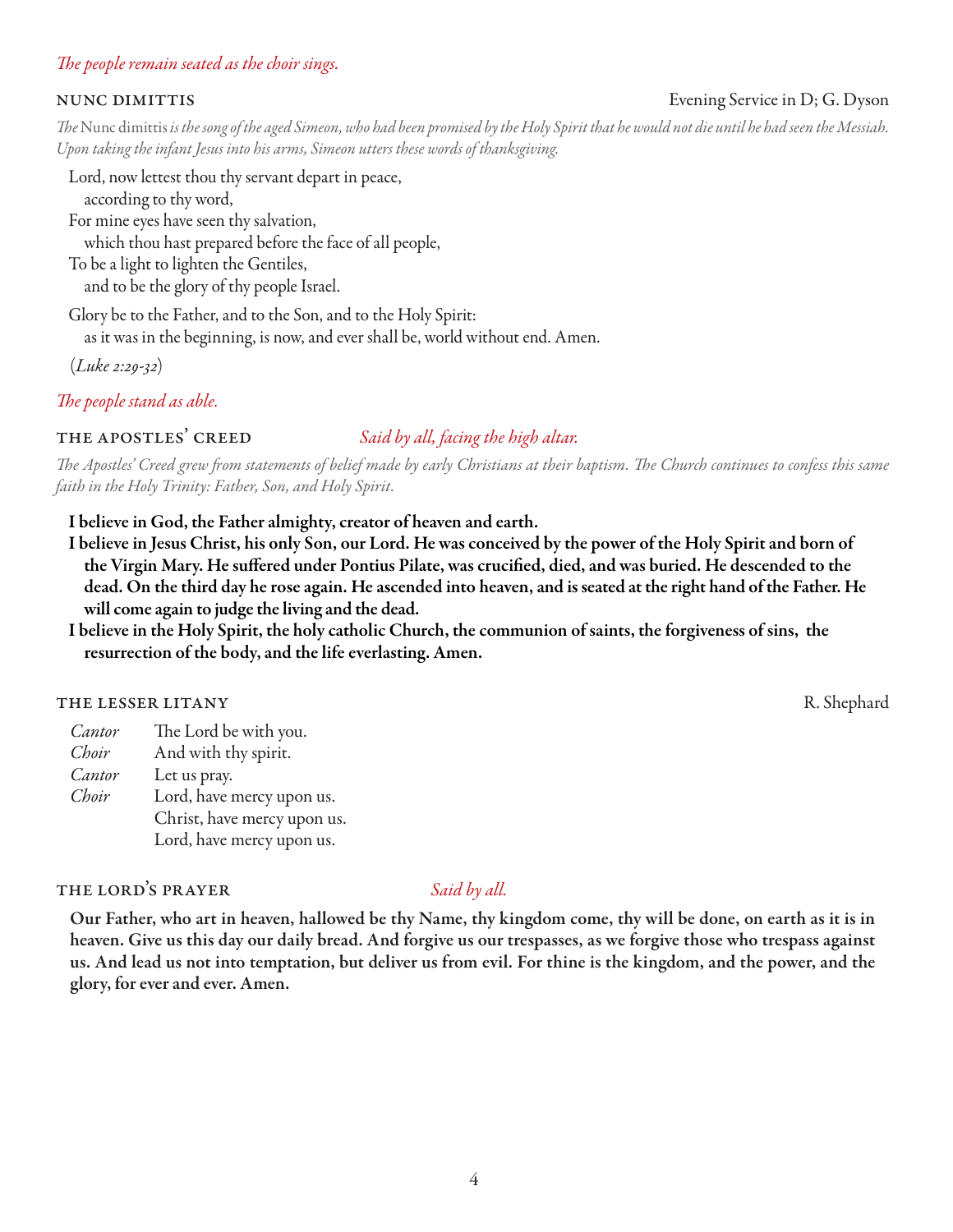#### THE SUFFRAGES R. Shephard

| Cantor | O Lord, show thy mercy upon us;                                         |
|--------|-------------------------------------------------------------------------|
| Choir  | And grant us thy salvation.                                             |
| Cantor | O Lord, save the State;                                                 |
| Choir  | And mercifully hear us when we call upon thee.                          |
| Cantor | Endue thy ministers with righteousness;                                 |
| Choir  | And make thy chosen people joyful.                                      |
| Cantor | O Lord, save thy people;                                                |
| Choir  | And bless thine inheritance.                                            |
| Cantor | Give peace in our time, O Lord;                                         |
| Choir  | Because there is none other that fighteth for us, but only thou, O God. |
| Cantor | O God, make clean our hearts within us;                                 |
| Choir  | And take not thy Holy Spirit from us.                                   |
|        |                                                                         |

#### THE COLLECTS

*The cantor sings a series of prayers, appointed for the day, each followed by a choral Amen.* 

Almighty and everlasting God, who in the Paschal mystery hast established the new covenant of reconciliation: Grant that all who have been reborn into the fellowship of Christ's Body may show forth in their lives what they profess by their faith; through the same Jesus Christ our Lord, who liveth and reigneth with thee and the Holy Spirit, one God, for ever and ever. Amen.

Lord God, whose Son our Savior Jesus Christ triumphed over the powers of death and prepared for us our place in the new Jerusalem: Grant that we, who have this day given thanks for his resurrection, may praise thee in that City of which he is the light; and where he liveth and reigneth for ever and ever. Amen.

O God, who dost manifest in thy servants the signs of thy presence: Send forth upon us the Spirit of love, that in companionship with one another thine abounding grace may increase among us; through Jesus Christ our Lord. Amen.

*The collects conclude with:* 

*Cantor* Let us bless the Lord. *Choir* Thanks be to God.

#### *The people are seated at the invitation of the homilist.*

the homily The Reverend Dr. Richard L. Sheffield

#### **OFFERING**

*An offering is received to support the Cathedral's ministry of sharing God's love this Easter season. All are invited to make a gift as the plate is passed, at cathedral.org/support or by texting the dollar amount you wish to give to 202-856-9005.*

#### **ANTHEM**

*A New Song Sung by the choir.* James MacMillan (b. 1959)

O sing unto the Lord a new song, sing unto the Lord all the whole earth. Sing unto the Lord and praise his Name, be telling of his salvation from day to day. For he cometh to judge the earth, and with righteousness to judge the world and the people with his truth.

*(Psalm 96:1-2, 13)*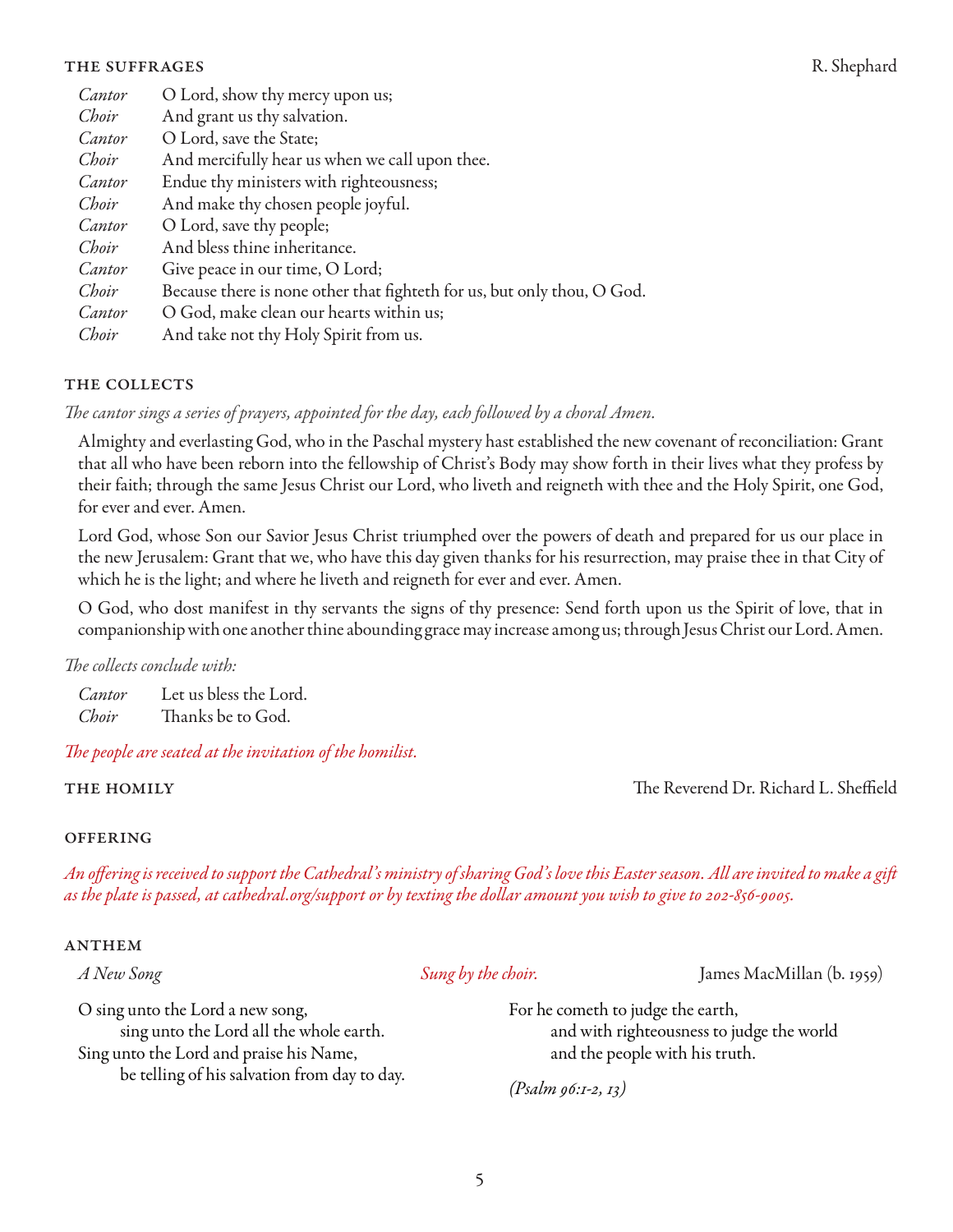### Presentation and Blessing of the Tartans The Reverend Dr. Richard L. Sheffield

The Reverend Dr. David E. Gray

*The tartans are presented at the high altar by the president of the Saint Andrew's Society of Washington, DC. A blessing is offered, and the people respond,* Amen.

#### Necrology and Memorial Prayer

#### *The memorial prayer is offered, and the people respond,* Amen.

The Honorable Richard Bender Abell Allen G. Buckalew Robert Bruce "Bob" Cameron Dr. James McClay Close Thomas Dailey Dennis Davidson Lowell Varner Hammer Robert C. "Bob" Hardy The Reverend William "Pegram" Johnson III The Reverend Richardson "Dick" Libby J. Philip "Jack" London James Bruce MacGregor, past president Thomas J. Murray, past president Howard T. Parsons William "Bill" Rollo Dr. Winifred O'Neil Ward Senator John W. Warner David O. Williams

#### **PIPES**

#### hymn • 558



### Prayer for Saint Andrew

Almighty God, who gave such grace to your apostle Andrew that he readily obeyed the call of your Son Jesus Christ, and brought his brother with him: Give us, who are called by your Holy Word, grace to follow him without delay, and to bring those near to us into his gracious presence; who lives and reigns with you and the Holy Spirit, one God, now and for ever. Amen.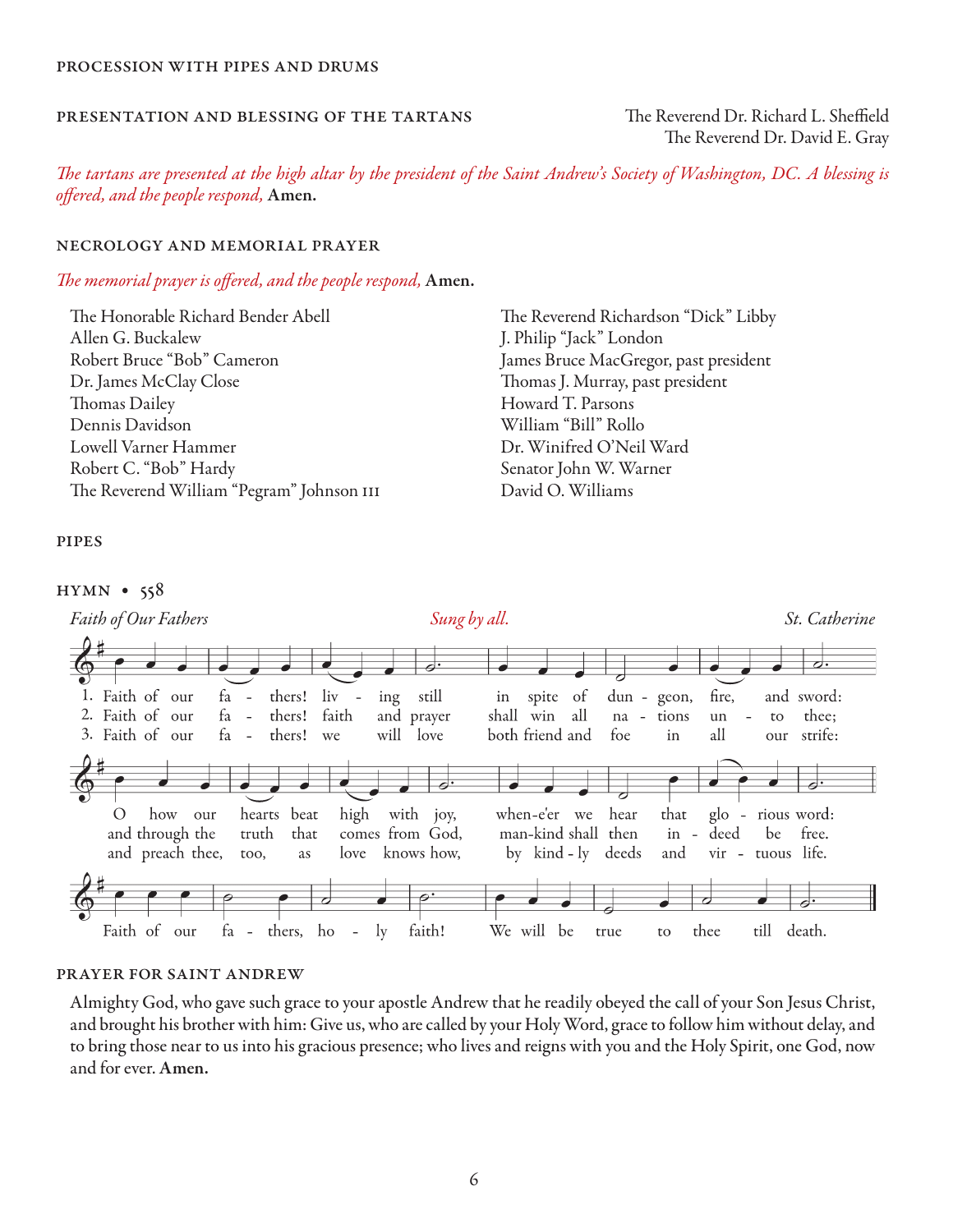# *The people stand as able. Additional prayers and petitions may be said at this point, concluding with The General Thanksgiving.*

#### THE GENERAL THANKSGIVING *Said by all.*

Almighty God, Father of all mercies, we your unworthy servants give you humble thanks for all your goodness and loving-kindness to us and to all whom you have made. We bless you for our creation, preservation, and all the blessings of this life; but above all for your immeasurable love in the redemption of the world by our Lord Jesus Christ; for the means of grace, and for the hope of glory. And, we pray, give us such an awareness of your mercies, that with truly thankful hearts we may show forth your praise, not only with our lips, but in our lives, by giving up our selves to your service, and by walking before you in holiness and righteousness all our days; through Jesus Christ our Lord, to whom, with you and the Holy Spirit, be honor and glory throughout all ages. Amen.

#### the blessing

*The officiant blesses the people, and the people respond,* Amen.

#### retiring procession with pipes and drums

# saint andrew's society

Celebrating over 250 years, the Saint Andrew's Society of Washington, DC, is a charitable association of men of Scottish birth or ancestry. The objectives of the Society are to afford charitable and educational assistance to Scots and their descendants, to perpetuate Scottish traditions and culture, and to promote social activities among its members. The Society, in furtherance of its primary objective, is the trustee of the Washington Scots Charity and Education Fund. Scholarship funds are awarded annually to qualifying scholars pursuing studies here and abroad. Please visit the Society's website at www.saintandrewsociety.org.

president Gregory L. Hayman vice president Lt. Col. John J. Gruehl, USMC (Ret.)

> **SECRETARY** Christopher M. Humphreys

> > treasurer Daniel V. Dowd

**CHAPLAIN** The Reverend Dr. Richard L. Sheffield

assistant chaplains The Reverend Dr. David E. Gray The Reverend Major Wayne V. McHargue, Jr. The Reverend Geoffrey McLean The Reverend Dr. David A. Renwick

**BEADLE** Patrick S. Cummins sergeant-at-arms

David S. McKenzie

assistant sergeant-at-arms Travis Cody Haddock

> pipe major Matthew F. Kuldell

color guard Col. Thomas G. Winthrop, USA (Ret.)